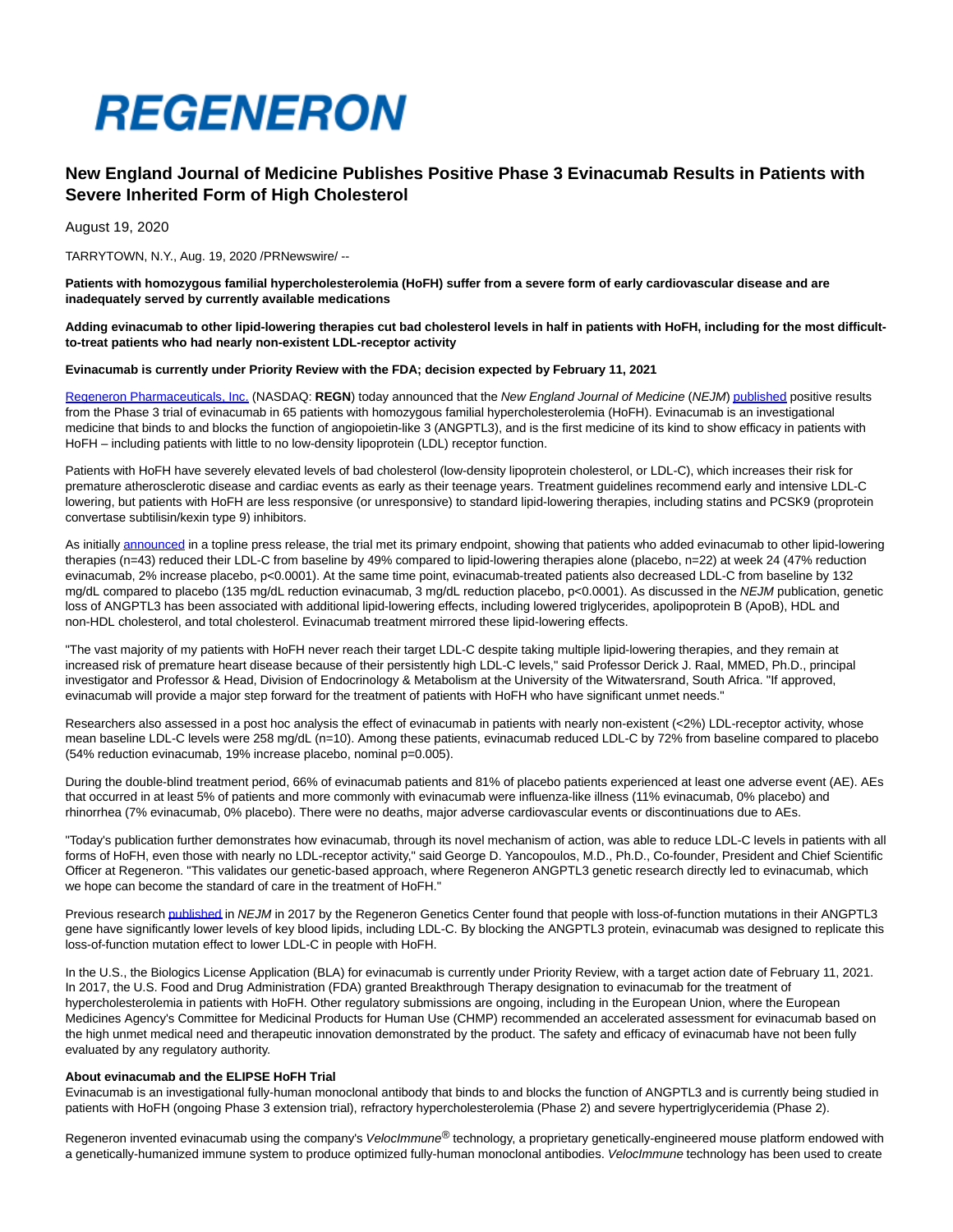multiple FDA-approved antibodies including Praluent<sup>®</sup> (alirocumab), Dupixent<sup>®</sup> (dupilumab), Libtayo<sup>®</sup> (cemiplimab-rwlc) and Kevzara<sup>®</sup> (sarilumab). Regeneron previously used these technologies to rapidly develop [a treatment f](https://c212.net/c/link/?t=0&l=en&o=2891155-1&h=1922826221&u=https%3A%2F%2Fc212.net%2Fc%2Flink%2F%3Ft%3D0%26l%3Den%26o%3D2764115-1%26h%3D3782017762%26u%3Dhttps%253A%252F%252Fc212.net%252Fc%252Flink%252F%253Ft%253D0%2526l%253Den%2526o%253D2753554-1%2526h%253D3143220097%2526u%253Dhttps%25253A%25252F%25252Fnewsroom.regeneron.com%25252Fnews-releases%25252Fnews-release-details%25252Fpalm-ebola-clinical-trial-stopped-early-regenerons-regn-eb3%2526a%253Dsuccessful%252Btreatment%26a%3Dtreatment&a=treatment)or Ebola virus infection, which is currently under review by the FDA, and is now being used in efforts to create prophylactic and treatment medicines for COVID-19.

ELIPSE (Evinacumab LIPid StudiEs) HoFH was a multi-national Phase 3 randomized, double-blind, placebo-controlled, parallel-group trial evaluating the efficacy and safety of evinacumab 15 mg/kg administered intravenously every four weeks in 65 patients aged 12 years or older with HoFH (43 evinacumab, 22 placebo). The primary endpoint was reduction of LDL-C from baseline with evinacumab compared to placebo at 24 weeks.

## **About Regeneron**

Regeneron (NASDAQ: REGN) is a leading biotechnology company that invents life-transforming medicines for people with serious diseases. Founded and led for over 30 years by physician-scientists, our unique ability to repeatedly and consistently translate science into medicine has led to seven FDA-approved treatments and numerous product candidates in development, all of which were homegrown in our laboratories. Our medicines and pipeline are designed to help patients with eye diseases, allergic and inflammatory diseases, cancer, cardiovascular and metabolic diseases, pain, infectious diseases and rare diseases.

Regeneron is accelerating and improving the traditional drug development process through our proprietary VelociSuite® technologies, such as VelocImmune, which uses unique genetically-humanized mice to produce optimized fully-human antibodies and bispecific antibodies, and through ambitious research initiatives such as the Regeneron Genetics Center, which is conducting one of the largest genetics sequencing efforts in the world.

For additional information about the company, please visit www.regeneron.com or follow @Regeneron on Twitter.

## **Regeneron Forward-Looking Statements and Use of Digital Media**

This press release includes forward-looking statements that involve risks and uncertainties relating to future events and the future performance of Regeneron Pharmaceuticals, Inc. ("Regeneron" or the "Company"), and actual events or results may differ materially from these forward-looking statements. Words such as "anticipate," "expect," "intend," "plan," "believe," "seek," "estimate," variations of such words, and similar expressions are intended to identify such forward-looking statements, although not all forward-looking statements contain these identifying words. These statements concern, and these risks and uncertainties include, among others, the impact of SARS-CoV-2 (the virus that has caused the COVID-19 pandemic) on Regeneron's business and its employees, collaborators, and suppliers and other third parties on which Regeneron relies, Regeneron's and its collaborators' ability to continue to conduct research and clinical programs, Regeneron's ability to manage its supply chain, net product sales of products marketed by Regeneron and/or its collaborators (collectively, "Regeneron's Products"), and the global economy; the nature, timing, and possible success and therapeutic applications of Regeneron's Products and Regeneron's product candidates and research and clinical programs now underway or planned, including without limitation evinacumab; the likelihood, timing, and scope of possible regulatory approval and commercial launch of Regeneron's product candidates and new indications for Regeneron's Products, such as evinacumab for the treatment of patients with homozygous familial hypercholesterolemia, refractory hypercholesterolemia, or severe hypertriglyceridemia; uncertainty of market acceptance and commercial success of Regeneron's Products and product candidates and the impact of studies (whether conducted by Regeneron or others and whether mandated or voluntary) on the commercial success of Regeneron's Products and product candidates; safety issues resulting from the administration of Regeneron's Products and product candidates (such as evinacumab) in patients, including serious complications or side effects in connection with the use of Regeneron's Products and product candidates in clinical trials; determinations by regulatory and administrative governmental authorities which may delay or restrict Regeneron's ability to continue to develop or commercialize Regeneron's Products and product candidates; ongoing regulatory obligations and oversight impacting Regeneron's Products, research and clinical programs, and business, including those relating to patient privacy; the availability and extent of reimbursement of Regeneron's Products from third-party payers, including private payer healthcare and insurance programs, health maintenance organizations, pharmacy benefit management companies, and government programs such as Medicare and Medicaid; coverage and reimbursement determinations by such payers and new policies and procedures adopted by such payers; competing drugs and product candidates that may be superior to, or more cost effective than, Regeneron's Products and product candidates; the extent to which the results from the research and development programs conducted by Regeneron and/or its collaborators may be replicated in other studies and/or lead to advancement of product candidates to clinical trials, therapeutic applications, or regulatory approval; the ability of Regeneron to manufacture and manage supply chains for multiple products and product candidates; the ability of Regeneron's collaborators, suppliers, or other third parties (as applicable) to perform manufacturing, filling, finishing, packaging, labeling, distribution, and other steps related to Regeneron's Products and product candidates; unanticipated expenses; the costs of developing, producing, and selling products; the ability of Regeneron to meet any of its financial projections or guidance and changes to the assumptions underlying those projections or guidance; the potential for any license or collaboration agreement, including Regeneron's agreements with Sanofi, Bayer, and Teva Pharmaceutical Industries Ltd. (or their respective affiliated companies, as applicable), to be cancelled or terminated without any further product success; and risks associated with intellectual property of other parties and pending or future litigation relating thereto (including without limitation the patent litigation and other related proceedings relating to  $EYLEA<sup>®</sup>$  (aflibercept) Injection, Dupixent<sup>®</sup> (dupilumab), and Praluent<sup>®</sup> (alirocumab)), other litigation and other proceedings and government investigations relating to the Company and/or its operations, the ultimate outcome of any such proceedings and investigations, and the impact any of the foregoing may have on Regeneron's business, prospects, operating results, and financial condition. A more complete description of these and other material risks can be found in Regeneron's filings with the U.S. Securities and Exchange Commission, including its Form 10-K for the year ended December 31, 2019 and its Form 10-Q for the quarterly period ended June 30, 2020. Any forward-looking statements are made based on management's current beliefs and judgment, and the reader is cautioned not to rely on any forward-looking statements made by Regeneron. Regeneron does not undertake any obligation to update publicly any forward-looking statement, including without limitation any financial projection or guidance, whether as a result of new information, future events, or otherwise.

Regeneron uses its media and investor relations website and social media outlets to publish important information about the Company, including information that may be deemed material to investors. Financial and other information about Regeneron is routinely posted and is accessible on Regeneron's media and investor relations website [\(http://newsroom.regeneron.com\)](http://newsroom.regeneron.com/) and its Twitter feed [\(http://twitter.com/regeneron\).](https://c212.net/c/link/?t=0&l=en&o=2891155-1&h=2286366440&u=http%3A%2F%2Ftwitter.com%2Fregeneron&a=http%3A%2F%2Ftwitter.com%2Fregeneron)

### **Contacts:**

**Media Relations**  Joseph Ricculli Tel: +1 (914) 418-0405 [Joseph.Ricculli@regeneron.com](mailto:Joseph.Ricculli@regeneron.com)